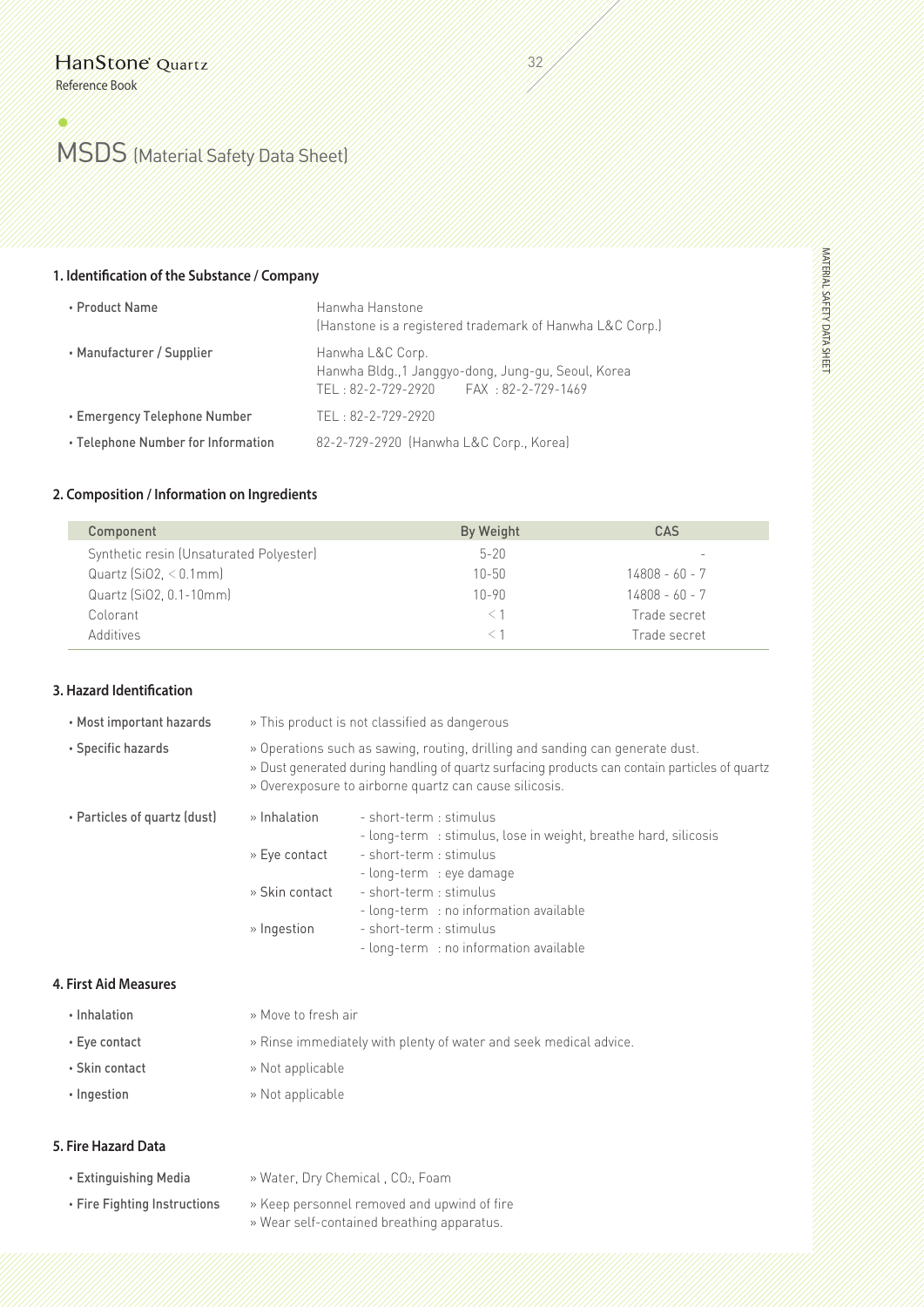**6. Accidental Release Measures** •**Safeguard (Personnel)** » NOTE: Review Fire Fighting Instruction and Handling (Personnel) sections before proceeding with clean-up, Use appropriate Personal Protective during clean up •**Spill Clean Up** » Not applicable **7. Storage and Handling** •**Handling (Personnel)** » Avoid breathing dust generated during sawing, sanding, routing or drilling. » Avoid breathing fumes generated during sawing, sanding, routing or drilling.

## **8. Exposure Controls and Personal Protection**

| • Engineering Controls<br>(Ventilation) | » Use ventilation that is adequate to keep employee exposure to air borne concentrations<br>below exposure limits.<br>» National occupation exposure limits<br>- 0.3mg/m <sup>2</sup> OSHA TWA (total dust) - Quartz                 |  |  |
|-----------------------------------------|--------------------------------------------------------------------------------------------------------------------------------------------------------------------------------------------------------------------------------------|--|--|
| • Personal Protection                   | - 0.1mg/m <sup>2</sup> OSHA TWA (airborne particles of respirable size) - Quartz<br>» Protective equipment : Eye / Face / Hand Protection<br>» Wear safety protector during operations such as sawing, sanding, drilling or routing. |  |  |

## **9. Physical and Chemical Data**

| • Safety Data               | » Decomposition temperature<br>» Water solubility   | None<br>Insoluble                                                      |
|-----------------------------|-----------------------------------------------------|------------------------------------------------------------------------|
| • Appearance as delivered   | » Form<br>» Color<br>» Odor<br>» Physical condition | Solid, sheets and shaped articles<br>Various<br>None (Negligible odor) |
| • Flash point               | » Not applicable                                    |                                                                        |
| • Auto ignition temperature | » Not applicable                                    |                                                                        |

### **10. Stability and Reactivity**

| • Stability                            | » Stable                                                                                                                                       |  |
|----------------------------------------|------------------------------------------------------------------------------------------------------------------------------------------------|--|
| • Conditions to avoid                  | » Stable at normal condition                                                                                                                   |  |
| • Incompatibility (Materials to avoid) | » None reasonably foreseeable                                                                                                                  |  |
| • Hazardous decomposition product      | » In the event of fire carbon monoxide hydrocarbon smoke may be produced<br>» Fumes of metal oxides and mica particles could also be released. |  |

•**Storage** » Store slabs either on an A-frame or on vertical racks.

» Avoid exposure under direct sunlight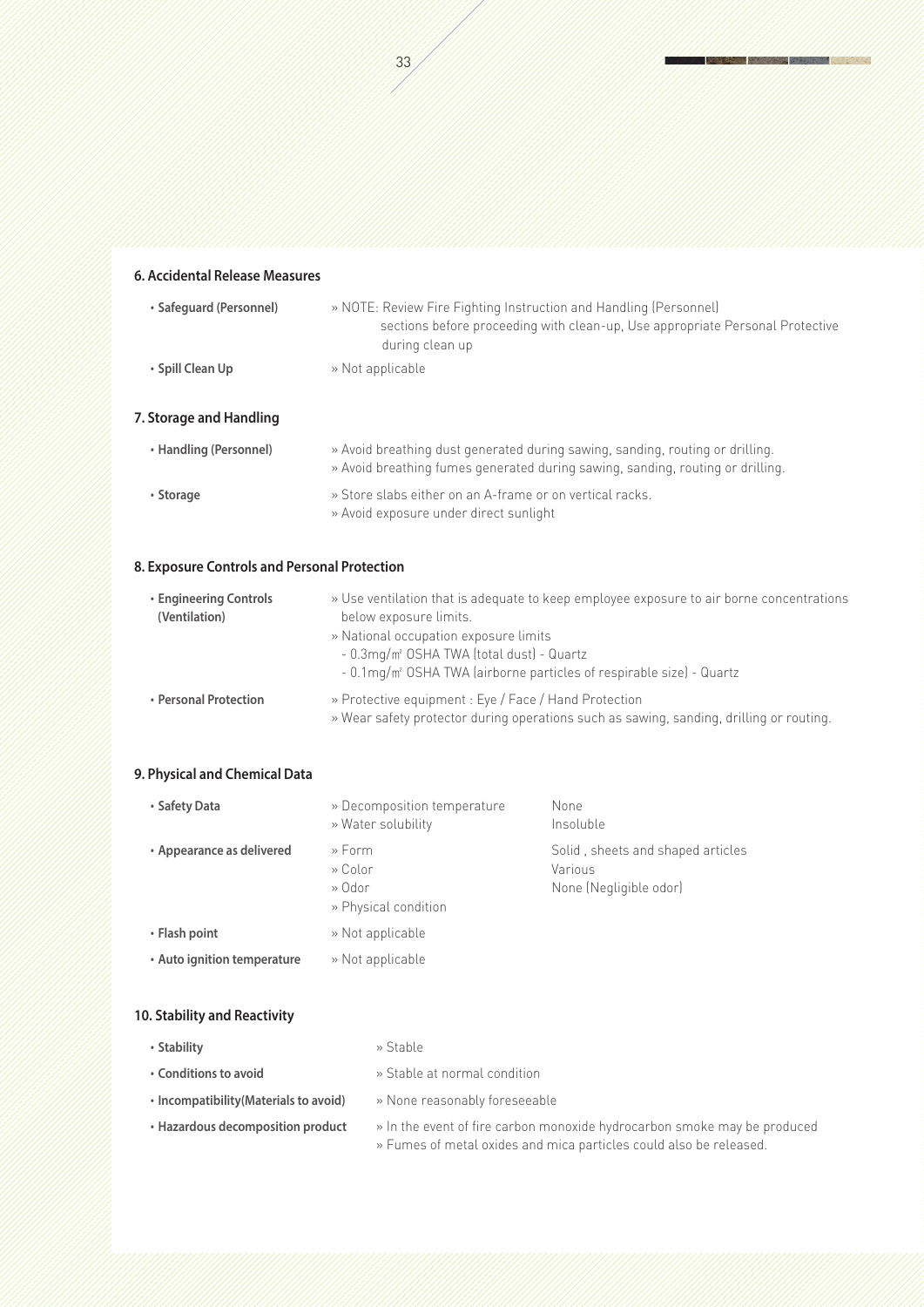# (L MSDS (Material Safety Data Sheet)

#### **11. Toxicological Information**

- •Operations such as sawing, routing, drilling and sanding can generate dust.
- •High concentrations of dust can irritate eyes, nose and respiratory system and cause coughing and sneezing.
- •Dust generated during handling of quartz surfacing products can contain particles of quartz (crystalline silica).
- •Overexposure to airborne quartz can cause silicosis.
- •Symptoms if silicosis include coughing, difficulty breathing, wheezing and progressive impairment of lung function.
- •Epidemiology studies show limited evidence of an lung cancer in occupations involving exposure to crystalline silica(quartz), such as stone cutters and granite industry workers.

34/1/1<br>34/1/1

#### **12. Ecological Information**

- •Biodegradation » No information available
- •Bioaccumulation » No information available
- •Aquatic Toxicity » No information available (The product is insoluble and sinks in water)

※ When properly handled and used in accordance with guidelines our experience suggests there no negative effects to be expected upon the environment.

## **13. Disposal Considerations**

- Waste should be disposed of in a place certified to accept such materials in accordance with federal, state, and local regulations.
- •Contaminated packaging » Not applicable

#### **14. Transport Information**

• Product is not classified for any mode of transportation

#### **15. Regulatory Information**

## •This product does not require labeling

| ※ Quartz | U.S.A | CERCLA103(40CFR302.4)     | none         |     |
|----------|-------|---------------------------|--------------|-----|
|          |       | SARA302 (40CFR355.30)     | none         |     |
|          |       | SARA304 [40CFR355.40]     | none         |     |
|          |       | SARA313 [40CFR372.65]     | none         |     |
|          |       | OSHA313 (29CFR1910.119)   | none         |     |
|          |       | SARA311/312 [40CFR370.21] | - acute      | no  |
|          |       |                           | - chronic    | yes |
|          |       |                           | - fire       | no  |
|          |       |                           | - reactivity | no  |
|          |       |                           |              |     |

※ The information provided in this Safety Data Sheet is correct to the best of our knowledge, information and belief at the date of its publication. The information given is designed only as a guidance for safe handling, use, processing, storage, transportation, disposal and release and is not to be considered a warranty or quality specification.

 The information relates only to the specific material designated and may not be valid for such material used in combination with any other materials or in any process, unless specified in the text.